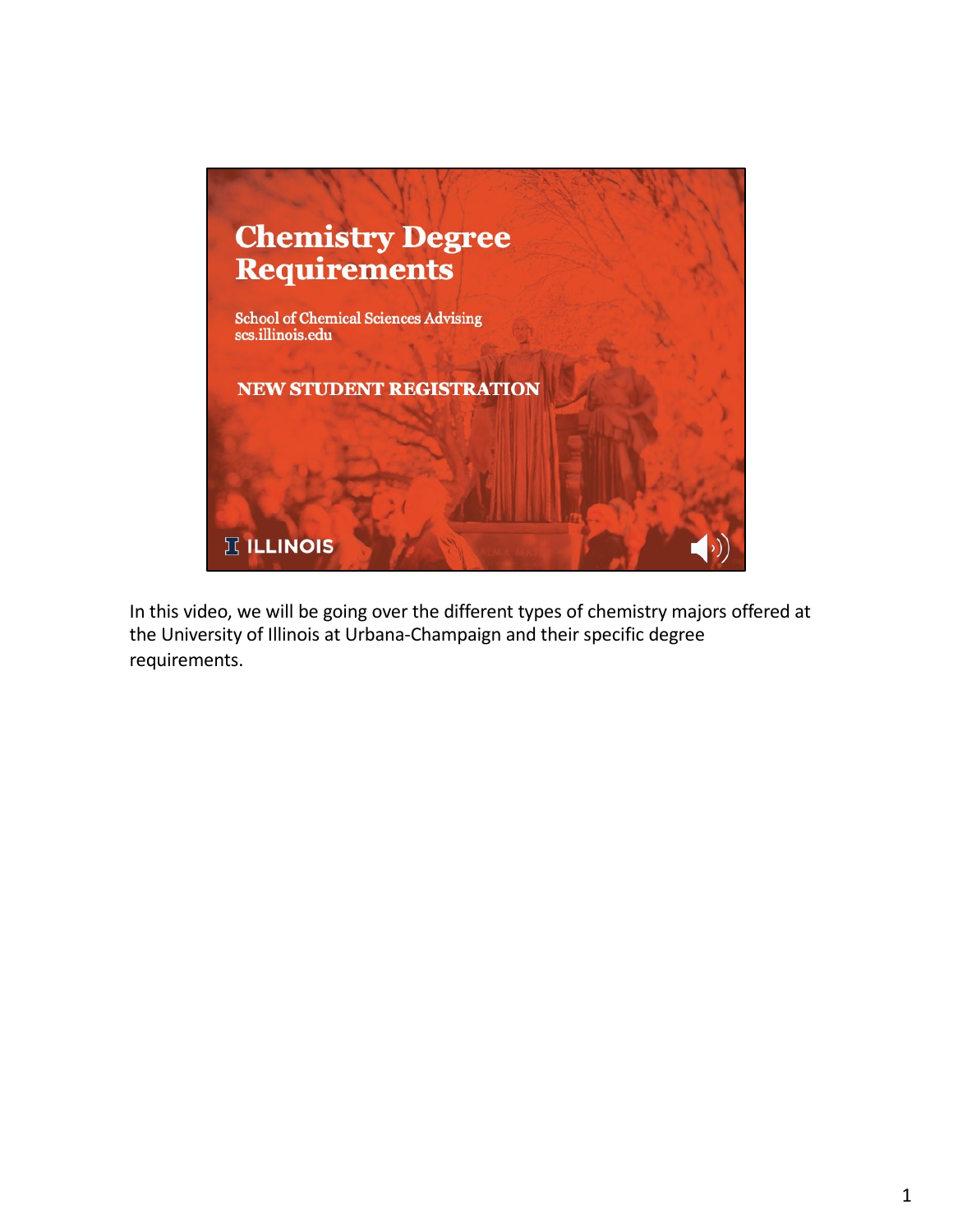

The Chemistry major is divided up into three major areas and two sub areas of study. The Chemistry Sciences & Letters degree is a Bachelor of Science in Liberal Arts and Sciences (BSLAS), and it is what most students in Chemistry major in. Students can also elect to complete a Chemistry Sciences & Letters degree with a Secondary Education Minor, which is the typical way to get your credentials to teach high school chemistry.

The Bachelor of Science in Specialized Chemistry is our American Chemical Society Certified degree. It also contains an Environmental Chemistry concentration option. A secondary education minor is possible but may extend the time needed to finish your degree.

The Computer Science + Chemistry major is covered in a separate video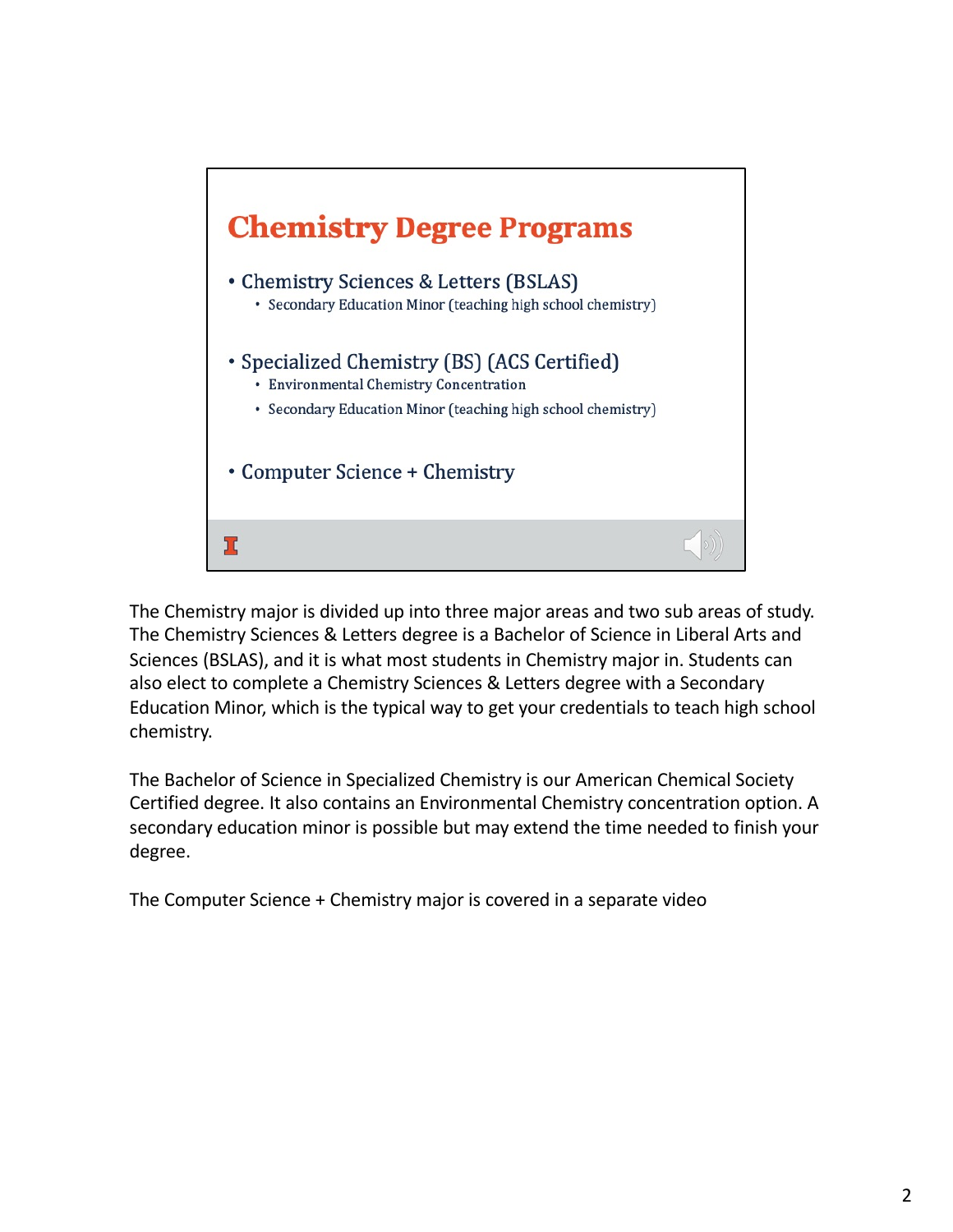## **Bachelor of Science in Chemistry Sciences & Letters (S&L)**

- · Best choice for double majors or dual degrees
- Preferred chemistry major for pre-health students
	- Pre-health students can complete Specialized Chemistry, but Chemistry S&L is usually a better option
- Chemistry Sciences and Letters students can also pursue research positions or attend graduate school



ב (

Chemistry Sciences and Letters is our most popular chemistry major. It allows the most flexibility to pursue other interests or other majors while still getting a solid background in chemistry. For this reason, it is the preferred chemistry major for prehealth students but is also a solid choice for students wanting to go into industry. Employers do not know the difference between Specialized Chemistry or Chemistry Sciences and Letters, and both are Bachelor of Science degrees. Chemistry Sciences and Letters students can pursue research positions or attend graduate school.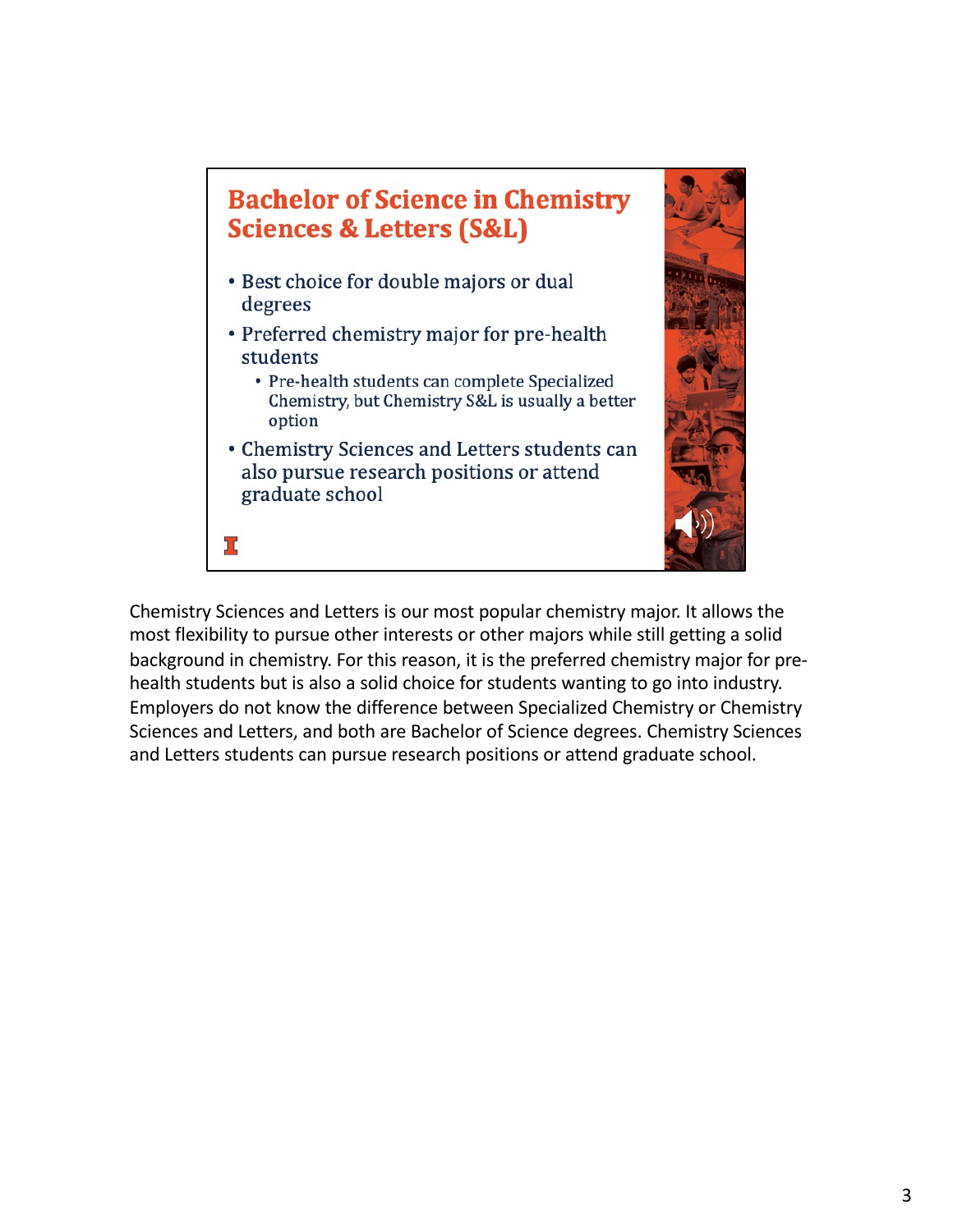| <b>Chemistry S&amp;L Coursework</b><br>• Requires 30 credit hours of chemistry<br>• 12 must be advanced credit hours (300 or 400 level courses) |                                                |                          |  |  |
|-------------------------------------------------------------------------------------------------------------------------------------------------|------------------------------------------------|--------------------------|--|--|
| <b>Subject</b>                                                                                                                                  | <b>Course Title</b>                            | <b>Course Number</b>     |  |  |
|                                                                                                                                                 | General Chemistry   &                          | CHEM 102-105             |  |  |
| <b>Required Chemistry</b>                                                                                                                       | Organic Chemistry I & lab                      | CHEM 232 and 233         |  |  |
| <b>Required Physics</b>                                                                                                                         | <b>Mechanics &amp; Heat</b>                    | <b>PHYS 101</b>          |  |  |
| (algebra-based)                                                                                                                                 | Electricity & Magnetism,<br>and Modern Physics | <b>PHYS 102</b>          |  |  |
| <b>Required Math</b>                                                                                                                            | Calculus I, II, and III                        | MATH 220/221, 231, & 241 |  |  |
|                                                                                                                                                 |                                                |                          |  |  |
|                                                                                                                                                 |                                                |                          |  |  |

The Chemistry Sciences and Letters major requires 30 credit hours of chemistry to complete the degree and 12 credit hours must be advanced 300 or 400 level courses. Typically, students will start with the General Chemistry course sequence of CHEM 102 through CHEM 105.

10 hours of algebra-based physics is required but not usually completed in the first year, and math is required through Calculus III.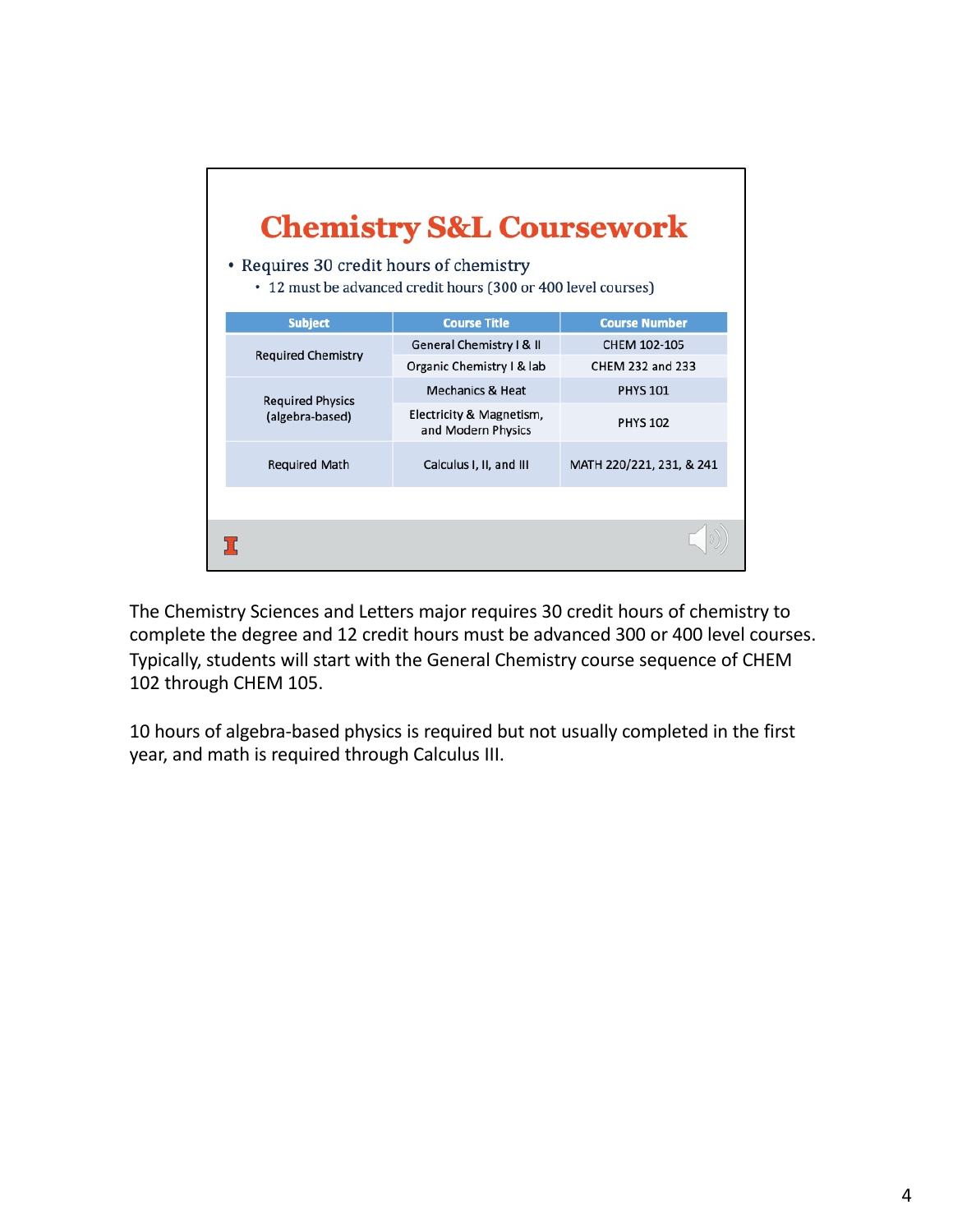| <b>Chemistry S&amp;L</b><br><b>First Semester Schedule</b> |                                                                            |                     |  |  |
|------------------------------------------------------------|----------------------------------------------------------------------------|---------------------|--|--|
| <b>Subject</b>                                             | <b>Course</b>                                                              | <b>Credit Hours</b> |  |  |
| Major Course: Chemistry<br>(based on placement)            | CHEM 101, or 102 + 103                                                     | $3 - 4$             |  |  |
| Math Course<br>(based on placement)                        | MATH 115, 220, 221, 231, or 241*                                           | $3 - 5$             |  |  |
| 1st Year Orientation Courses                               | LAS 101 or 122                                                             | $\overline{2}$      |  |  |
|                                                            | <b>CHEM 150</b>                                                            |                     |  |  |
| <b>General Education or Elective</b><br>course             | Composition I; SBS, HUM, LA, or Cultural<br>Studies; or course of interest | $3 - 7$             |  |  |
|                                                            | <b>IDEAL Credit Hours 14-16</b>                                            |                     |  |  |
|                                                            |                                                                            |                     |  |  |
|                                                            |                                                                            |                     |  |  |

The typical first semester in Chemistry Sciences and Letters includes CHEM 102 & 103, which is General Chemistry and the accompanying lab, the math course you test into, RHET 105 (or other composition 1 course) and a general education course as well as LAS 101 and CHEM 150 first year experience courses. Your first-year schedule will vary depending on your placement scores, any AP or IB credit you may have, and your educational objectives that you will discuss with your advisor during new student registration.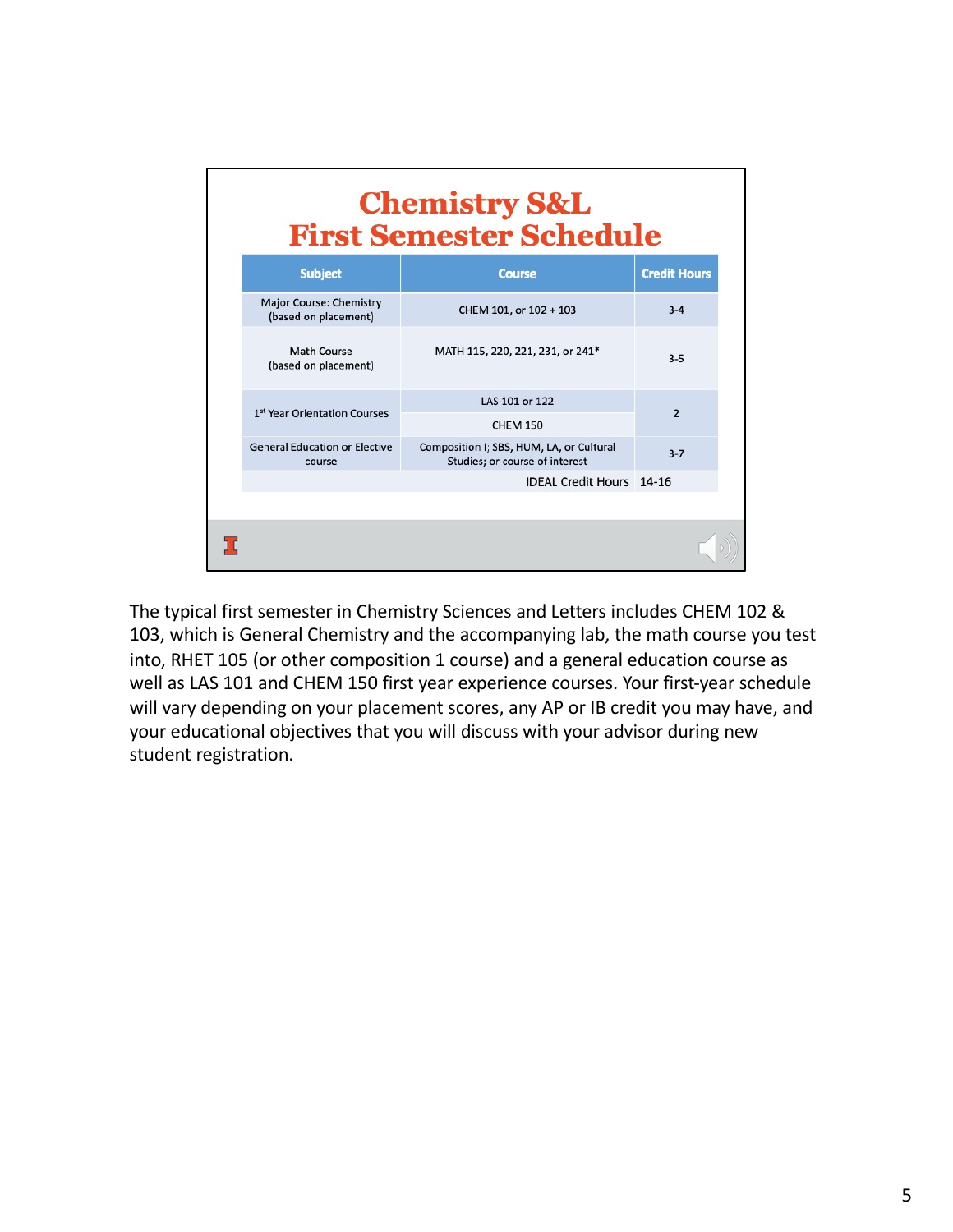

The Specialized Chemistry major is certified by the American Chemical Society (ACS). Specialized Chemistry involves higher level chemistry courses and significantly more labs. It is a great option for those wanting to pursue a PhD in Chemistry.

Due to the rigor of the classes and the number of requirements, Specialized Chemistry majors may have more difficulty in completing pre-health prerequisites and obtaining a competitive GPA for admission to professional health schools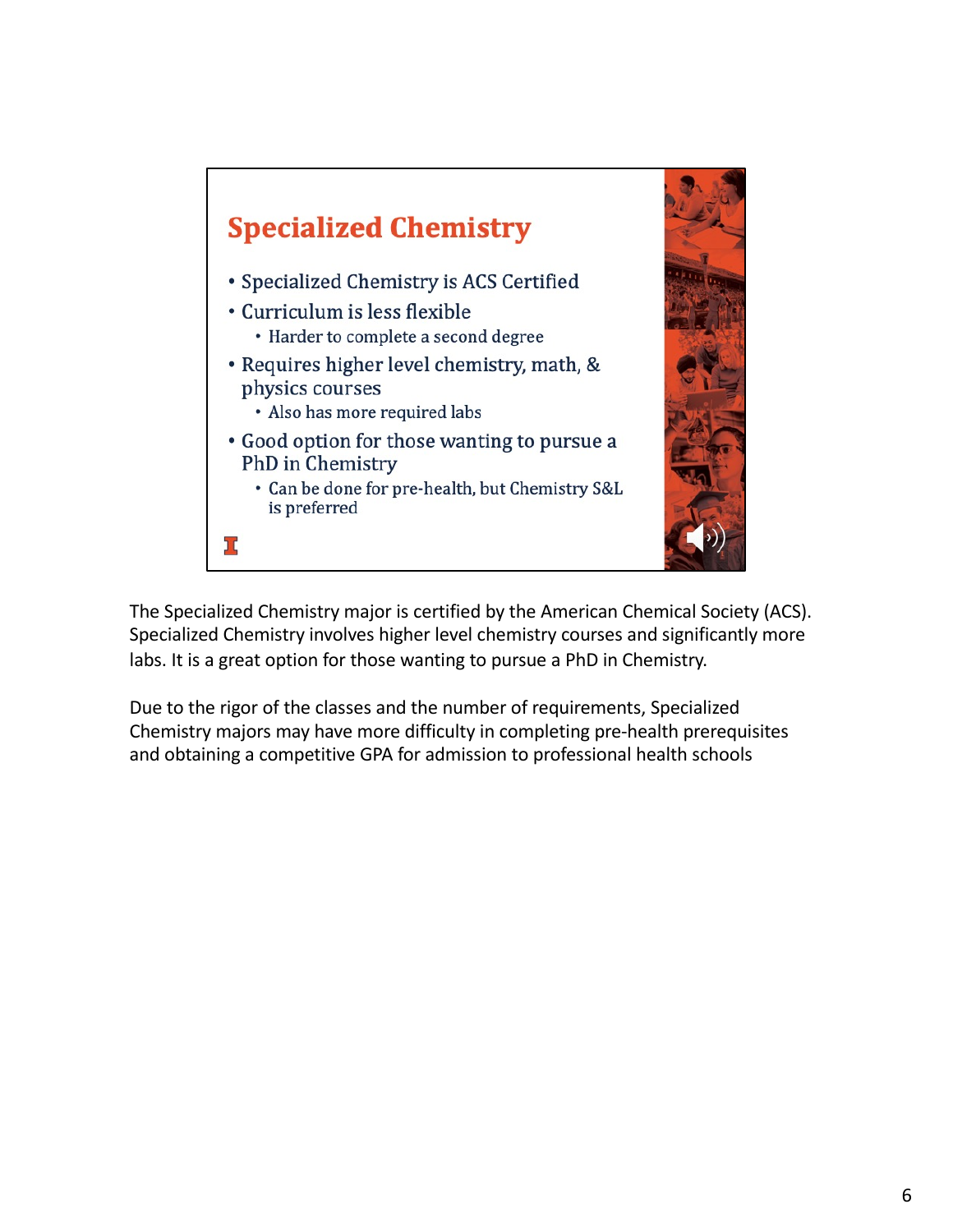|                              | <b>Specialized Chemistry</b><br>• Requires 47 credit hours of chemistry<br>• Minimum of 31 advanced credit hours (300 or 400 level courses) |                                            |  |  |  |  |
|------------------------------|---------------------------------------------------------------------------------------------------------------------------------------------|--------------------------------------------|--|--|--|--|
| <b>Subject</b>               | <b>Course Title</b>                                                                                                                         | <b>Course Number</b>                       |  |  |  |  |
| Required                     | Accelerated Chemistry I & II<br>or General Chem   & II and 222 & 223                                                                        | CHEM 202-205<br>CHEM 102-105 and 222 & 223 |  |  |  |  |
| Chemistry                    | Fundamental Organic Chemistry I & lab                                                                                                       | CHEM 236 & 237                             |  |  |  |  |
| Required                     | <b>Mechanics</b>                                                                                                                            | <b>PHYS 211</b>                            |  |  |  |  |
| <b>Physics</b><br>(calculus- | <b>Electricity &amp; Magnetism</b>                                                                                                          | <b>PHYS 212</b>                            |  |  |  |  |
| based)                       | Quantum                                                                                                                                     | <b>PHYS 214</b>                            |  |  |  |  |
|                              | Calculus I, II, and III                                                                                                                     | MATH 220/221, 231, & 241                   |  |  |  |  |
| Required                     | <b>Differential Equations</b>                                                                                                               | <b>MATH 285</b>                            |  |  |  |  |
| Math                         | Matrix Theory or Linear Algebra                                                                                                             | MATH 225, 257 or 415                       |  |  |  |  |
|                              |                                                                                                                                             |                                            |  |  |  |  |

Specialized Chemistry requires 47 credit hours of chemistry, 31 of which must be advanced hours.

Specialized Chemistry students take the more rigorous accelerated chemistry, CHEM 202 through CHEM 205. Depending on the student's placement scores and recommendations from their advisor, students can take CHEM 102- 105 with CHEM 222 and 223 in place of the accelerated sequence of CHEM 202- 205. Students in Specialized Chemistry who begin in CHEM 102 and 103 will not be behind in completing their degree requirements.

Specialized Chemistry involves more Math, including calculus 1, 2, and 3, as well as differential equations and a linear algebra or matrix theory course. Calculus-based physics is required and is typically started in the spring of your first year.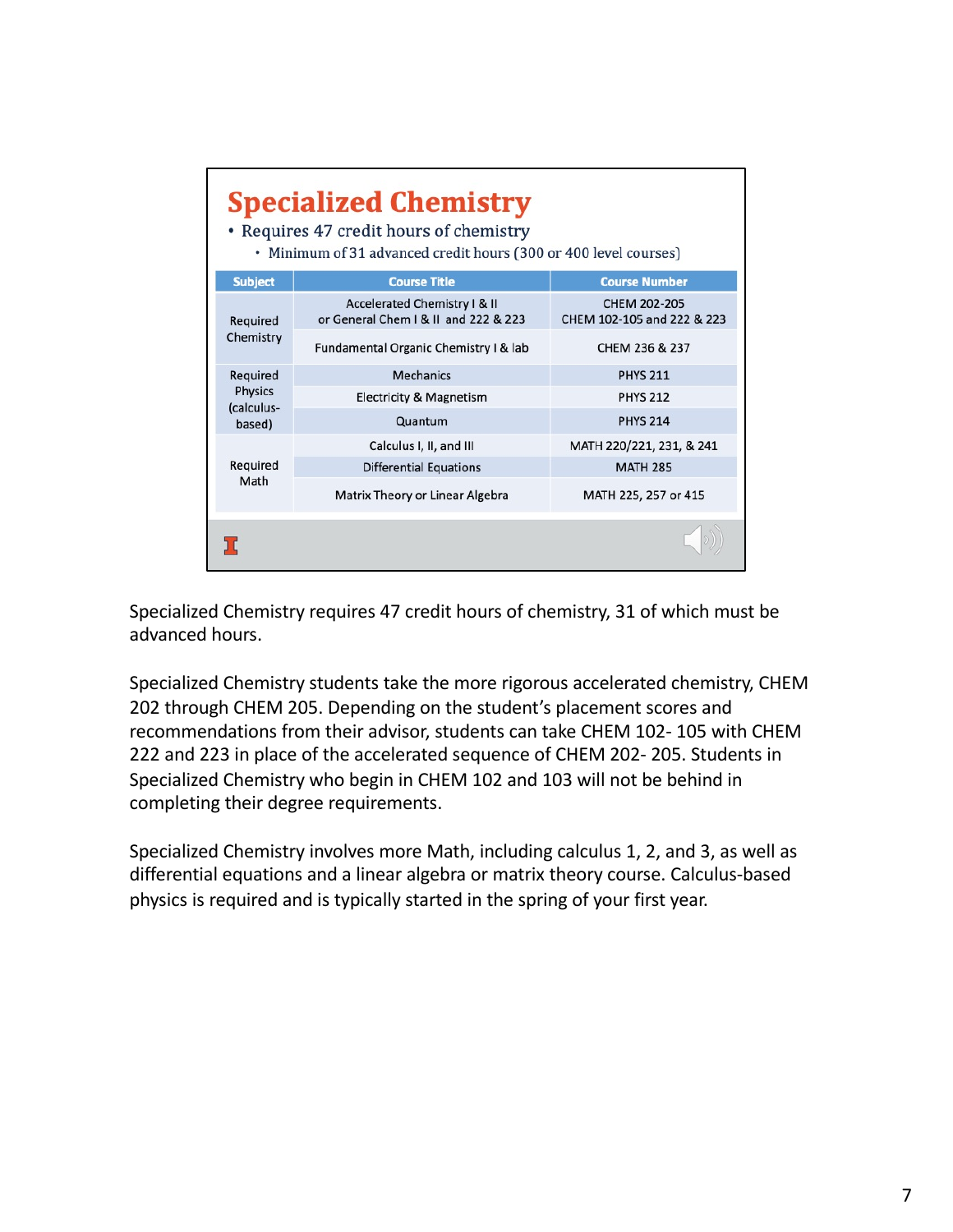| <b>Specialized Chemistry typical</b><br>first semester schedule |                                                                            |                     |  |  |
|-----------------------------------------------------------------|----------------------------------------------------------------------------|---------------------|--|--|
| <b>Course Type</b>                                              | <b>Course</b>                                                              | <b>Credit Hours</b> |  |  |
| <b>Major Course: Chemistry</b><br>(based on placement)          | CHEM 202 + 203<br>(or 101 and 102 + 103)                                   | $3 - 5$             |  |  |
| Math Course<br>(based on placement)                             | MATH 115, 220, 221, 231, or 241                                            | $3 - 5$             |  |  |
| 1st Year Experience Courses                                     | LAS 101 or 122                                                             | $\overline{2}$      |  |  |
|                                                                 | <b>CHEM 150</b>                                                            |                     |  |  |
| General Ed or Elective course                                   | Composition I; SBS, HUM, LA, or Cultural<br>Studies; or course of interest | $1 - 6$             |  |  |
|                                                                 | Ideal total of credit hours:                                               | $14 - 16$           |  |  |
|                                                                 |                                                                            |                     |  |  |
|                                                                 |                                                                            |                     |  |  |

The rest of the schedule typically consists of the math course you test into, RHET 105 (or composition I), and a general education course, as well as LAS 101 and CHEM 150 first-year experience courses.

Your first-year schedule will vary depending on your placement scores, any AP or IB credit you may have, and your educational objectives that you will discuss with your advisor during New Student Registration.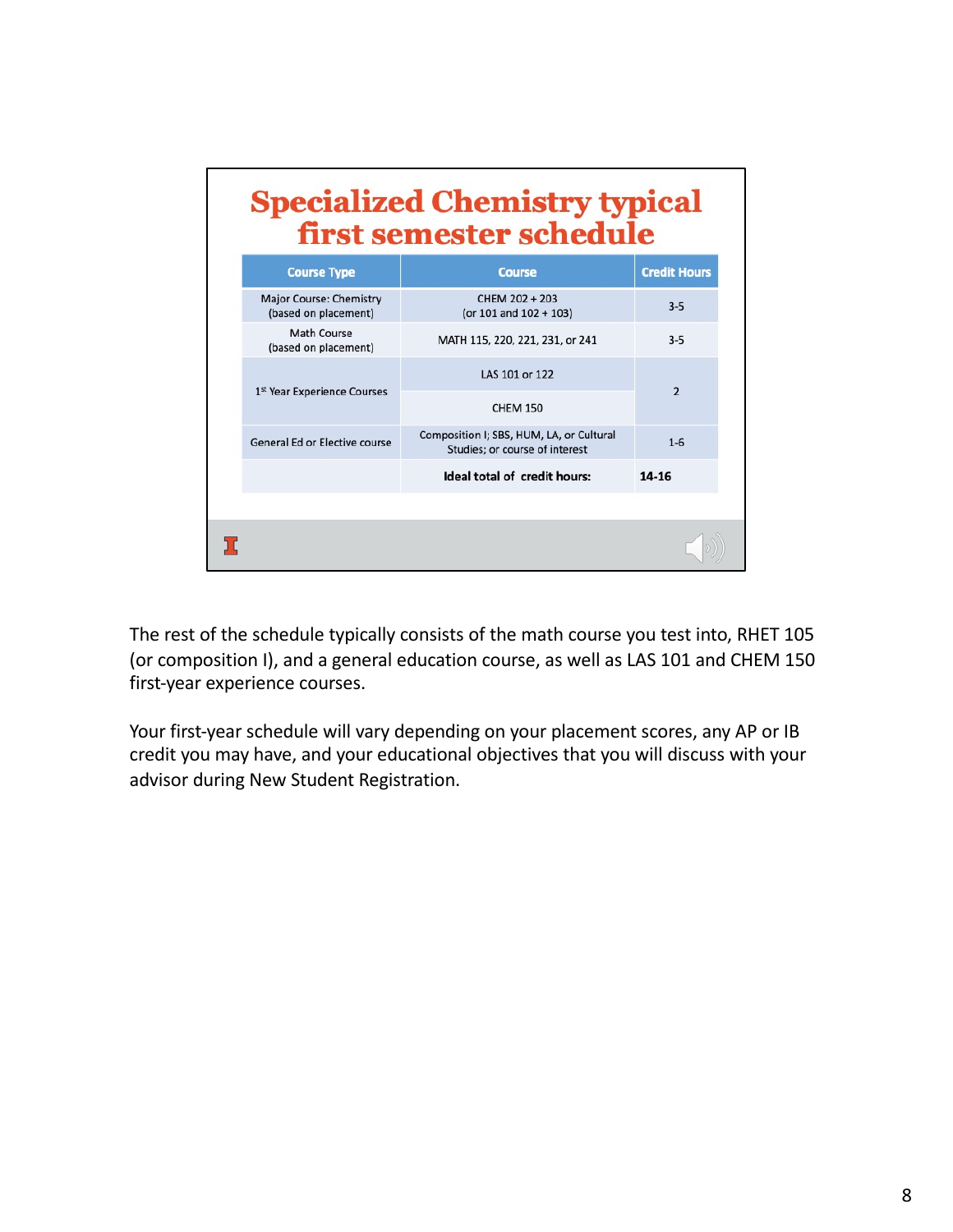

Chemistry Sciences & Letters is flexible and allows students to pursue a double major or minor. It is also the preferred major for pre-health students and requires calculus 1, 2, and 3 and algebra-based physics. Specialized chemistry is the best option for students interested in attending graduate school to pursue a PhD and has more rigorous chemistry, physics, and math courses. It also has the option of a concentration in environmental chemistry.

Both chemistry degrees are Bachelor of Science degrees and have the option for a secondary education minor. Both are good choices for industry, research, or graduate school.